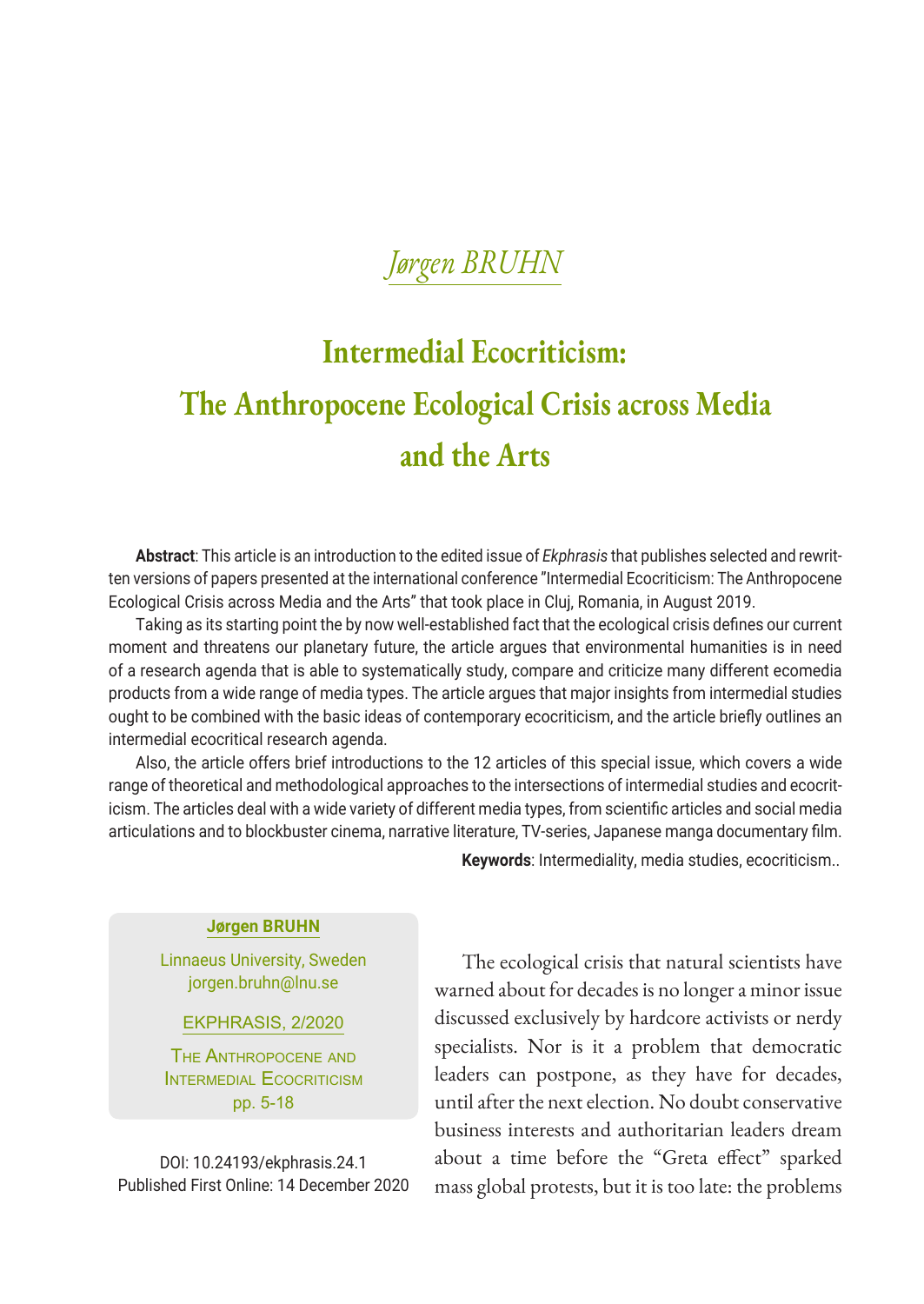of global warming and pollution, the threats to biodiversity, and other threats collected under the now-popular umbrella term of the Anthropocene are here to stay, the genie is out of the bottle. The humanities and social sciences have already played an important role in understanding the nature of the crisis and have also had a certain impact on public discourses and policies, but even if ecological questions have now found a prominent place on the global agenda, much further work remains to be done.

The symposium "Intermedial Ecocriticism: The Anthropocene Ecological Crisis across Media and the Arts" took place in the lovely city of Cluj, Romania, in August 2019. It was conceived as an attempt to formulate questions and answers relating to the pending ecological crisis from the point of view of the humanities. More specifically, the symposium wanted to try and combine insights from intermedial studies and ecocriticism with environmental humanities, a project which continues work on intermedial ecocriticism carried out by a research group at the Linnæus University Centre for Intermedial and Multimodal Studies (IMS) in Sweden. This special journal issue of *Ekphrasis* contains edited versions of selected papers that were given at that symposium.

To investigate the ecological crisis from a humanities point of view is, of course, not a new endeavour. The consequences and cultural representations of the ecological crisis have been analysed numerous times within the humanities and social sciences, but in our research at Linnæus University, echoed in the Call for Papers for the symposium and in the invitation of distinguished keynote speakers, we have attempted to formulate our own approach to the field. We begin by way of a very general question: How are the results of scientific environmental research communicated to the public? We find that even though this is not the sort of question that humanities scholars, and especially scholars working with aesthetic material, are particularly accustomed to ask, this general question nevertheless turns out to be a useful starting point.

Susanne Moser, a specialist in communication, has described the basic issues in both understanding *and* communicating global warming, which may here stand in for the ecological crisis in broader terms. The representational obstacles, further discussed below, include the "invisibility of causes, distant impacts, lack of immediacy and direct experience of the impacts, lack of gratification for taking mitigative actions" (Moser "Communicating Climate Change" 31). And despite the fact that these fields have "progressed considerably in recent years" (Moser "Reflections on Climate Change Communication Research" 346), most of the research adds to the frustrating difficulties of measuring any long-term effects of ecological communication on audiences (which is one of the problems directly addressed in Schneider-Mayerson *et al*.).

Our general research question focuses on how, and indeed whether, scientific truth claims may be transferred to non-scientific media forms. It leads to a follow-up question which asks, to recycle a Latourian phrase, how scientific matters of fact can be turned into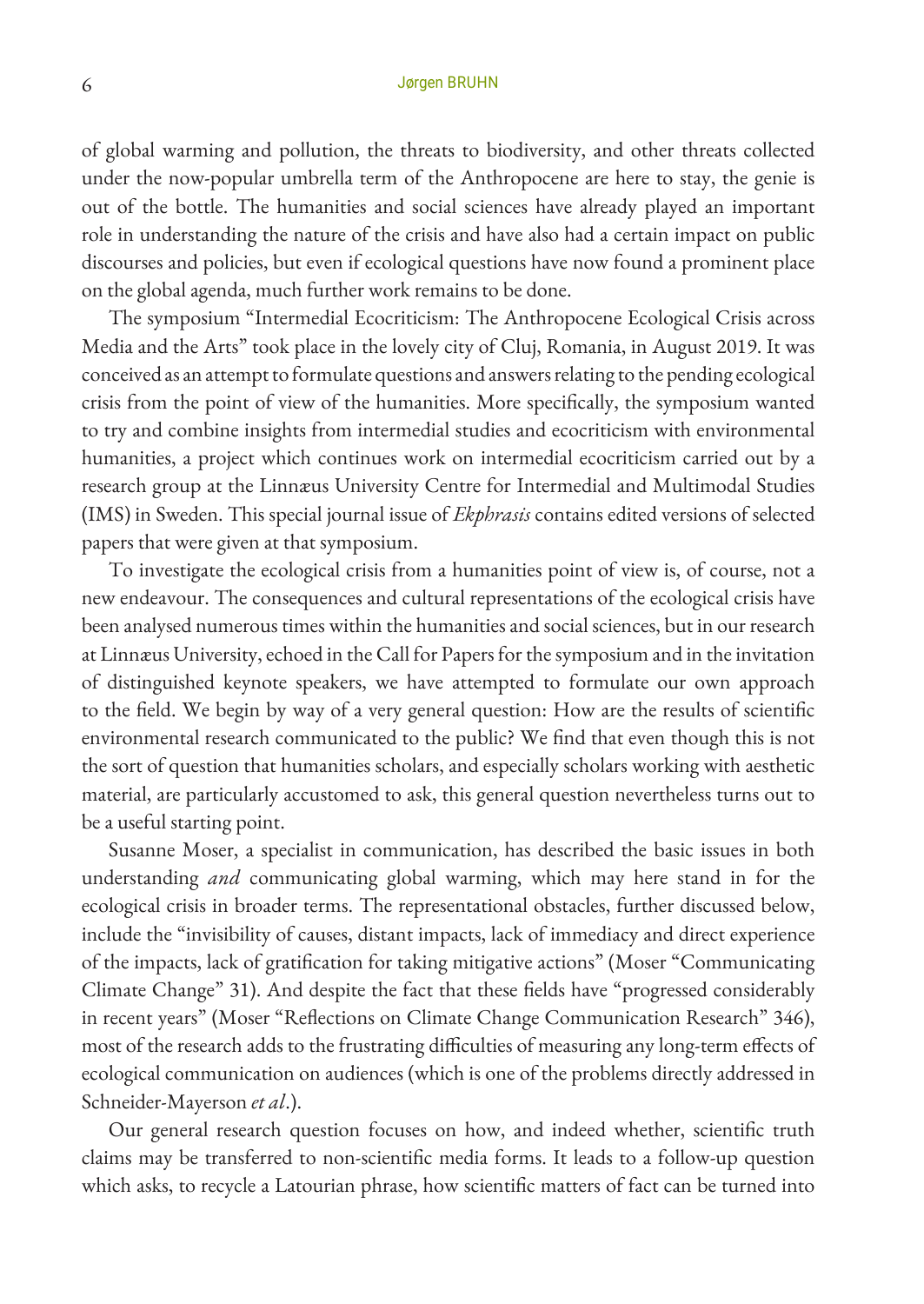matters of concern – be it inside or outside of the arts, literature, and film or in journalism, social media, or political rhetoric. Or as Alexa Weik von Mossner puts it in her contribution: "Affecting such changes has proven difficult for a variety of reasons – from the cultural to the political and the economic – but an important step on the way is to make the issue accessible and to communicate its urgency." Questions related to this have been thoroughly discussed in well-established disciplines such as risk, health, science, and climate change communication studies (Chadwick; Cho *et al*.; Comfort and Park; Kastberg; Moser "Communicating Climate Change: History, Challenges, Process and Future Directions"). These fields are based on a tradition of communication studies that works well for the analysis of the history and impact of journalistic media and forms of mass media, but which has not particularly focused on artistic communication. Formal and aesthetic questions are generally of no interest within communication studies, nor have practitioners engaged in *comparisons* between aesthetic and non-aesthetic communication (for one of the few exceptions, see the description of environmental communication studies formulated in Schneider-Mayerson *et al*.).

However, these highly relevant research fields have established beyond doubt that simply feeding the public with more and more information is unproductive (the "information deficit hypothesis"). Furthermore, and as a consequence of this, it also seems clear that if the communication of scientific facts – in whatever form these are communicated to the public – is to have some kind of impact, the facts need to be personalised or given a concrete meaning that is relevant for the everyday life of citizens, for example by way of narrative elements (an idea that emerges in Comfort and Park). This idea – that facts, when communicated, need to be framed, formed, and put into meaningful contexts – is what Simon Estok, in his contribution to this volume, refers to as the question of spatial and ethical "proximity". This is where fiction, across many different types of artistic media, has an advantage, as it is able, for instance, to embody the "slow violence" of climate change (Nixon). Recently, promising work in what has been referred to as Empirical Ecocriticism has been conducted in the form of reception studies on the effects of fiction literature on readers, but the results are still relatively limited, and in the studies conducted so far no attempt has been made to compare the responses of readers, or the long-term effect, across different types of media (Schneider-Mayerson). Hopefully we will learn much more as this research progresses.

New ideas need to be proposed and discussed, and new research paradigms should be developed. The different fields of science communication research need to be considered carefully, even by scholars trained in the arts and literature who are traditionally unfamiliar with or sceptical of questions of "communication" and knowledge transfer. Science communication, broadly defined, studies the crucial links between science and the public, and a novel, a visual art project or a poem can be such a link. Seen from this vantage point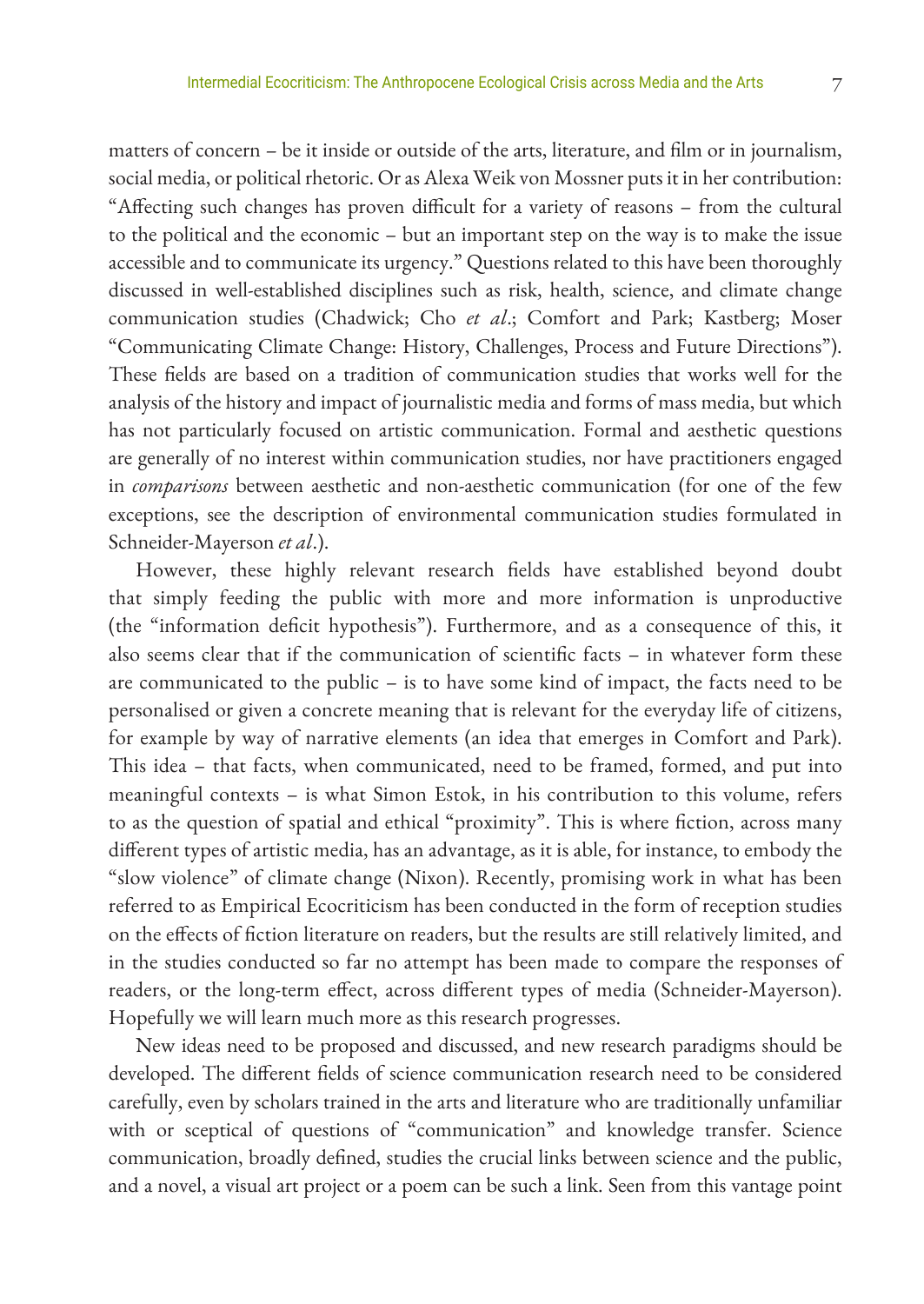– the ecological crisis in the form of scientific facts being communicated to audiences – the field of ecocriticism is in fact a venture comparable to science communication. Ecocritics, however, tend to work in "parallel but isolated tracks" (Schneider-Mayerson 2), and more initiated connections are rarely made (a remarkable attempt to approach the gap between ecocriticism and communication studies is Slovic *et al*.).

The rich and flourishing field of ecocriticism can be defined, broadly, as "the study of the relationship between the human and the non-human throughout human history which involves a critical analysis of the term 'human' itself" (Garrard 5). Central to contemporary ecocriticism is the concept of the Anthropocene, which, although it has emerged quite recently, has quickly become fundamental to the field (see for instance Clark; Zapf). The term originated as the designation for a geological period in environmental and earth system sciences, and its very eager appropriation by humanities scholars has been met with criticism: the physicist and meteorologist Yadvinder Malhi, for instance, claims that the term is an "eye-catching but ill-defined [description of] human-dominated modernity" (Malhi 79). The concept has been the subject of careful scrutiny and its definition, history, and political relevance have been debated, explained, and questioned (Demos; Lewis and Maslin; Malm; Moore). However, the concept of the Anthropocene is perhaps first and foremost a helpful correction to the sometimes exaggerated focus on global warming in current ecological debates, because the notion of the Anthropocene also includes a number of components and effects of an ecological crisis, including pollution and decreasing biodiversity, in addition to global warming (for descriptions of the broad natural scientific aspects, see Rockström *et al*.; Waters *et al*.). It is in this sense of the term that most of the participants in the symposium, and the writers for this special issue of *Ekphrasis*, employ the notion of the Anthropocene.

While ecocriticism originally focused on literary representations (valuable overviews of waves and trends in ecocriticism are found in Buell; Zapf), the very heterogeneous field of ecocriticism today includes analyses of many other aesthetic practices and media types. Types of non-literary media investigated by way of ecocritical perspectives (in the broad sense of the term) include fictional, experimental, and documentary films (Kaplan; Lubecker and Rugo; Narine; Weik von Mossner), the visual arts (Davis and Turpin; Demos; Mirzoeff), gaming (Chang), and musicology and sound studies (Allen and Dawe; Hart).

However in the Intermedial Ecocriticism group at Linnæus University we see a major problem, and this is what we wanted to address and explore more deeply with the symposium, which is that no sustained attempts have been made to analyse and systematically discuss and compare the different types of media that deal with the ecological crisis. It is for this reason that we suggest that intermedial ecocriticism may be a productive and even necessary development in the field of ecocriticism in particular and the environmental humanities in general.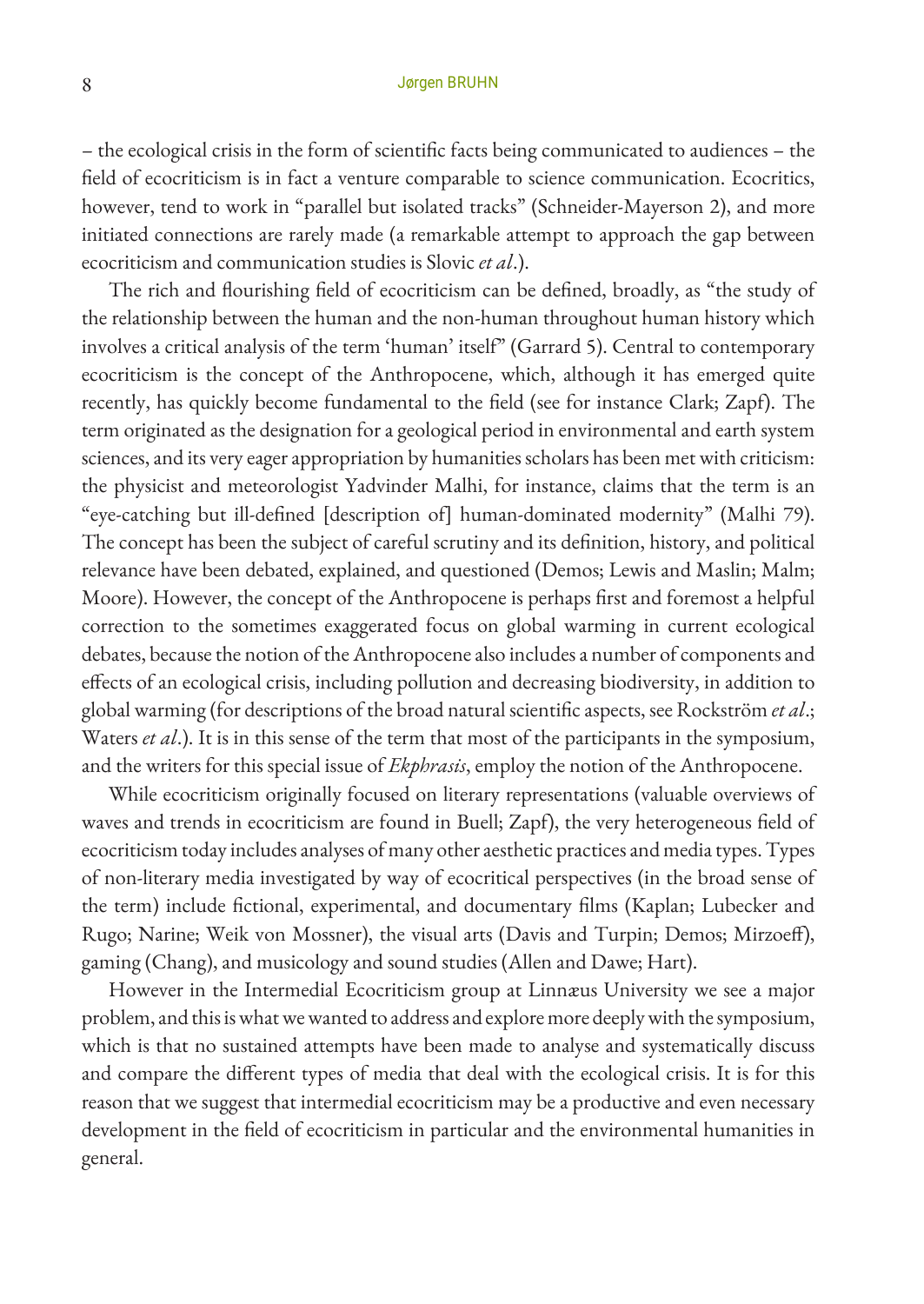## **Intermedial studies as part of media studies**

Media studies is a very broad and heterogeneous theoretical and historical tradition characterised by the fundamental idea that all communication is necessarily material. Media studies investigates the material (in the broadest sense of this word) basis for communication. A foundational assumption behind contemporary media studies research is that human beings, animals, microbes, and artificial intelligences are all endowed, to varying degrees, with an ability to perform communicative acts, and that such communication necessarily entails media. Thus, media studies generally relates to what biosemiotician Jesper Hoffmeyer called a "natural history of meaning" ("betydningens naturhistorie", in Hoffmeyer), or what John Durham Peters has called a "natural history of media" (see Eliassen *et al*.). Peters' idea is beautifully captured in his definition of the necessary involvement of media (which he terms "crafts") with what we consider or claim to be nature: "Humans and their crafts have entered into nature and have altered every system on earth and sea, and many in the sky, to the point that 'nature', understood as something untouched by humans, only exists on earth where humans have chosen to set it apart as 'natural'" (Peters 1). Subjectivity, media, and nature are closely intertwined in this definition, placing the understanding of media at the centre of all endeavours in the humanities.

Based upon the theoretical edifice of Lars Elleström, and created in a collective spirit of cooperation and discussion at the Centre for Intermedial and Multimodal Studies at Linnæus University, a theoretical position is being developed which can be described as an intermedial theory of media, a branch both of media studies and of intermedial studies. Here, we understand "media" as including everything from cave paintings and human gestures to mobile phones, novels, and scientific articles. Individual "media products" – one particular cave painting, one particular human gesture, or, in Elleström's article in this collection, the entire planet (as an immense media product!) – may be clustered together to form a particular "media type".

A starting point for this version of intermedial studies is the unsurprising notion that communication necessarily involves material media types and that all media expressions are a priori mixed (Bruhn "Heteromediality"; Mitchell). It is tempting to jump to the conclusion that, since all media are mixed, there are no such things as media types (or genres, or other comparable categories), but that is not the case. On the contrary, all specific media products are, following their setup, part of a media type, qualified by use, institutional framing, and historical development.

But media types are not only defined by their constellation of media and modalities; they are also contextually and operationally defined. A second fundamental idea, therefore, involves a contextualised medium specificity, where despite the mixedness of media, all media products can be characterised with a "weak" or temporary medium specificity. Any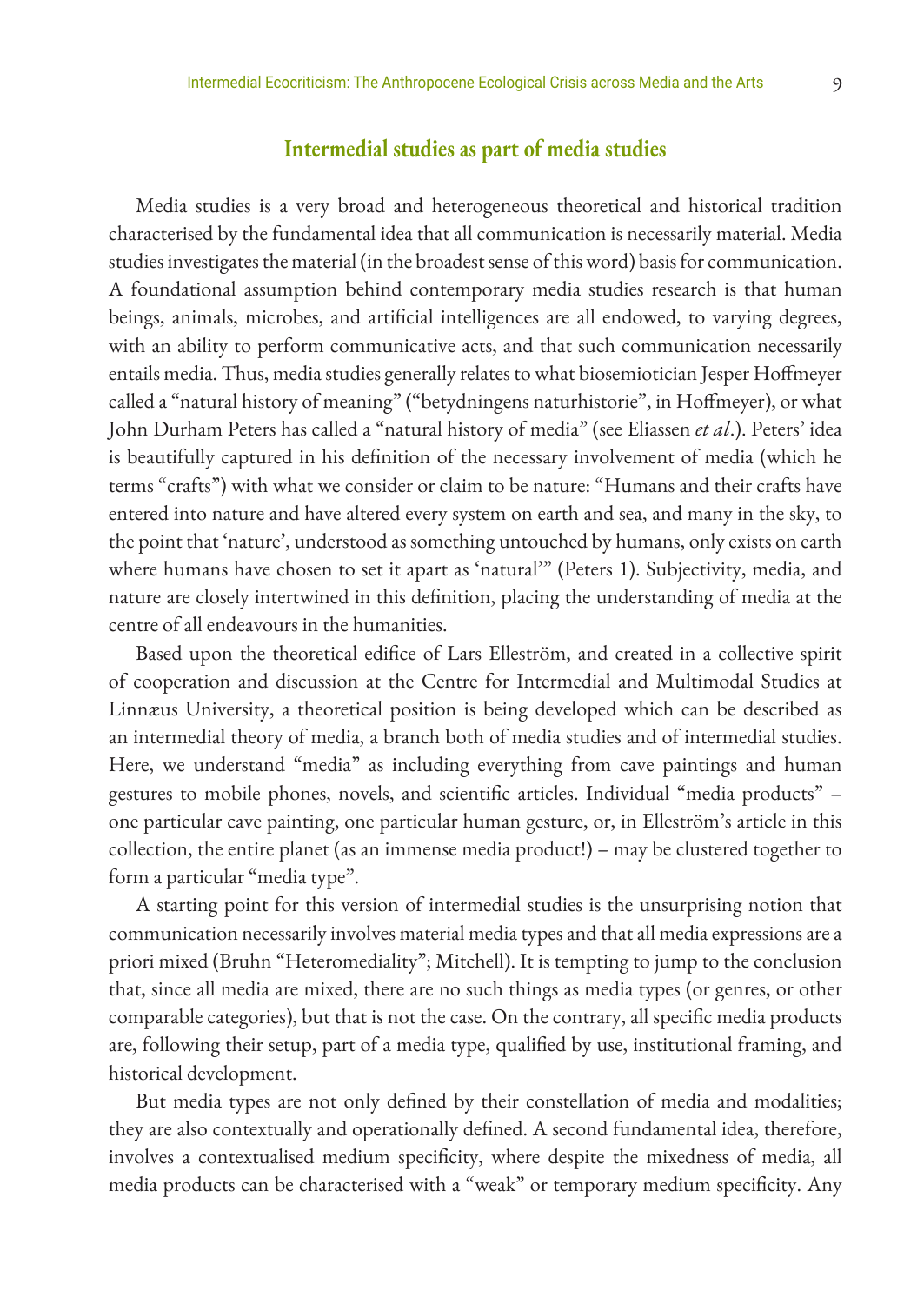qualified media type offers temporary "affordances", that is, limits and possibilities (Kress), that enable some things to be expressed and hinder the expression of other things.

Apart from having a descriptive analysis and contextualised definition of the basic aspects of media, a third key intermedial idea is to distinguish between media integration and media transformation. This distinction results from the essential idea of intermedial studies mentioned above, that all media are medially and modally mixed. That idea naturally leads to the question of *how* this mixedness of all media texts may be analytically approached. It is not particularly interesting to simply demonstrate that media products are mixed; rather, the mixedness needs to be described and thoroughly analysed (and this is done in several different ways in the essays collected in this issue of *Ekphrasis*). From an analytical, pragmatic point of view, the most useful approaches for understanding the media mix are media integration and media transformation. The transformation dimension in particular is important in intermedial ecocriticism, given that ecomedia products are, very broadly speaking, the result of a sometimes very elaborate and complex transformation of the form and content of scientifically produced knowledge. Media are, as Emma Tornborg points out in her article, "always involved in transmedial processes in a dynamic, reciprocal and complex network".

Simply put, the *media integration perspective* investigates how more than one medial aspect coexist in the same media product at the same time. Examples could be when images and written words coexist as parts of a scientific article, or when we listen to both the words and the associated music of a pop tune or an opera aria. On the other hand, the *media transformation perspective* investigates how medial content or form is transformed from one medium to another. For instance, when a scientific idea (say, oxygen) is represented as a drawing of atoms on a blackboard in a classroom, when a novel by J.K. Rowling is turned into a film, or when the idea of global warming (as expressed in a scientific article) is represented as the theme in a contemporary environmental documentary film.

The immense corpus of media transformation and transmediation was discussed in Linda Hutcheon's *A Theory of Adaptation* and has recently been rethought, widened and refined from an intermedial point of view in Salmose and Elleström's anthology *Transmediations*. The media transformation process is *transferring* certain aspects while also *transforming* everything into a new media product (and a different qualified medium, often but not always employing a different technical medium of display). Analysing media transformation basically means understanding the interplay between medium specificity and transmedial aspects (aspects which transcend media borders).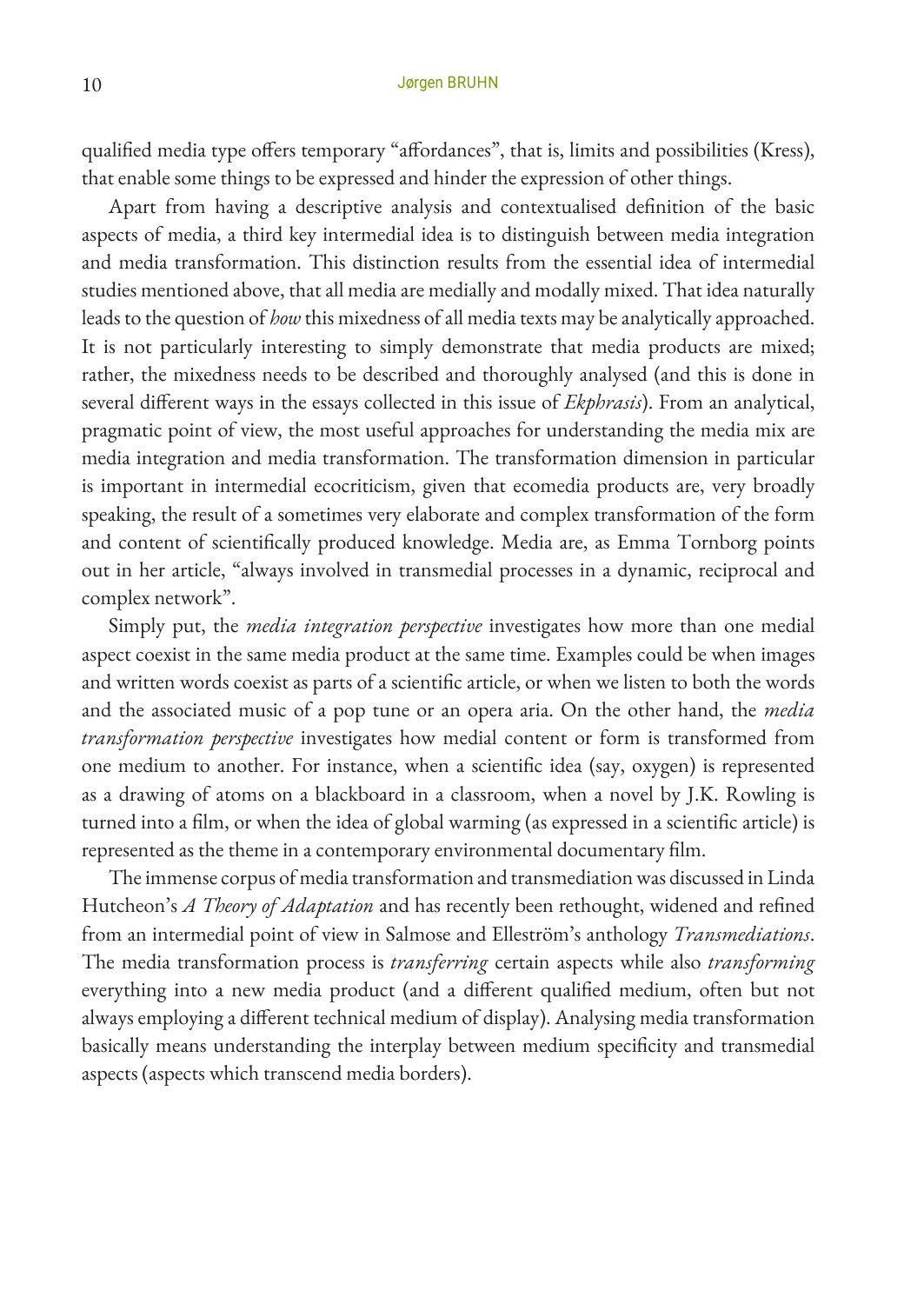## **Representing the ecological crisis**

We now need to return to Moser's idea of the representational obstacles to understanding and communicating the ecological crisis, because behind the ideas of intermedial studies as this is understood at IMS lies a pragmatic notion of the representation of environmental issues. As demonstrated in virtually all of the contributions to this issue of *Ekphrasis*, this has been and remains a central concern in contemporary environmental humanities, even in Nicolai Skiveren's article, where the idea of representation is put under pressure: "To make the invisible specters of destruction sensible, we need to augment its presence through signs, visions, atmospheres, affects, and sensitivities. In short, we need representation." Rob Nixon is one of many important commentators on this question, and in line with Moser's concerns quoted above, stresses the "formidable representational obstacles" of describing global warming (2). He underlines that the ecological crisis results in "a violence that is neither spectacular nor instantaneous, but rather incremental and accretive, its calamitous repercussions playing out across a range of temporal scales" (2). In his essay here, Simon Estok cites Nixon's comment that slow violence has no stars; the crisis can only be turned into a Hollywood plot with some difficulty. This same argument also underlies Lars Elleström's discussion of *The Day after Tomorrow* as well as Doru Pop's critique of ecocinema in the present collection.

As a result of these problems of representation, recent work in ecocriticism and neighbouring subjects has often been influenced by Timothy Morton's idea of the "hyperobject". This term has been, I believe, too influential in convincing ecocritics of the near-impossibility of understanding as well as representing climate change and other aspects of the ecological crisis (Bruhn "We're Doomed – Now What?"). I would suggest that we follow Nixon and many others – for instance the excellent writers in this issue of *Ekphrasis –* in acknowledging that while the environmental situation presents immense challenges, this does not have to mean that the ecological crisis turns out to be an unrepresentable "hyperobject".

Instead, a more pragmatic and to a certain extent optimistic understanding of the abilities of representation is possible. Such a position would reason that representation is a fundamental part of human communication and a process that uses media products to stand in for all sorts of phenomena across the more or less productive dividing lines between material and mental, real and fictitious dimensions. Representations cannot be identical to what they represent, and representation is not devoid of performative aspects. This means that any representation necessarily functions on a differentiating scale from higher to lower precision and effect depending not only on the media products but also on the context in which the media products are produced and perceived, and where they circulate and make their impact. Language, visual communication, and other forms of representation are often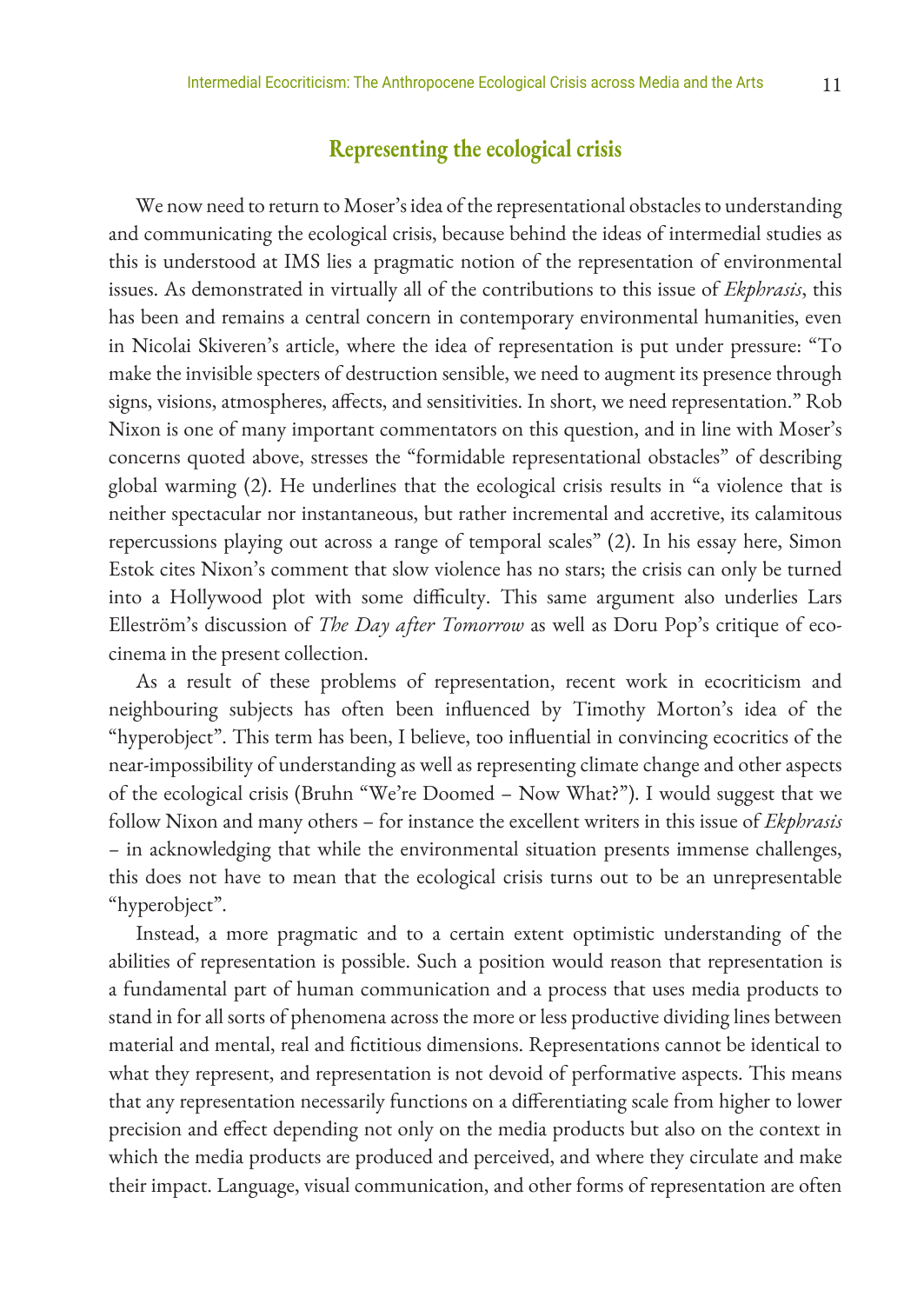very efficient but not impeccable tools for communication. Therefore, there are differences in how easy, or difficult, it is to represent the mobile phone lying on my table as I write these lines as compared to representing the effects of climate change or the victims of what has been called the sixth mass extinction (for a discussion of representation, not restrained to ecological questions, see Hall *et al*.): but it is quantitative differences, so to speak, not a qualititative difference. When such a pragmatic position concerning the possibilities and limitations of representation characterises effectively all of the contributions to this issue, it perhaps signifies that the most radical representation-sceptical positions are no longer dominant in the field. Time will tell.

## **Intermedial ecocriticism**

A major analytical advantage of the intermedial studies approach is that it enables comparison of form and content elements in different media types, including media types that are normally considered to be so far apart that they are seen to be incomparable: a scientific article and a novel, a documentary film and a poem, or an advertisement campaign and a classical symphony. To this end, several theoretical concepts that enable comparisons of different media types have been developed by researchers at IMS. (Some results of the group's work covering a range of different media types are Bruhn 2019; Salmose; Tornborg; see also the contributions of Elleström, Sternudd, and Tornborg in this issue). So far, however, intermedial studies has not been very engaged in ecocritical questions, which is why we wanted to instigate interest in intermedial ecocriticism through the symposium at which the papers in this volume were initially presented.

As mentioned above, a crucial motivation behind our desire to construct an intermedial ecocritical research paradigm is that, to date, surprisingly few scholars have tried to understand and compare the representation of the ecological crisis in widely different media products and media types. Probably the most ambitious attempt to develop such a comprehensive theory and method of "ecocriticism across media", and thus closest to the idea of intermedial ecocriticism that I am describing here, is *Ecomedia: Key Issues* (Rust *et al*.). *Ecomedia* offers a survey of contemporary media types dealing with ecological issues, and the authors work with a useful definition of ecomedia as "the intersections of media, society, and the environment" (1). However, the *Ecomedia* approach does not formulate general definitions of media or mediation that facilitate comparisons and discussions *across* the borders of different media types. Despite its many important insights, the project is trapped in rather vague definitions of the notion of media, and furthermore it employs a medium-specific approach to the field of ecomedia, which means that each individual chapter of the book investigates a single media type. Nonetheless, we acknowledge that our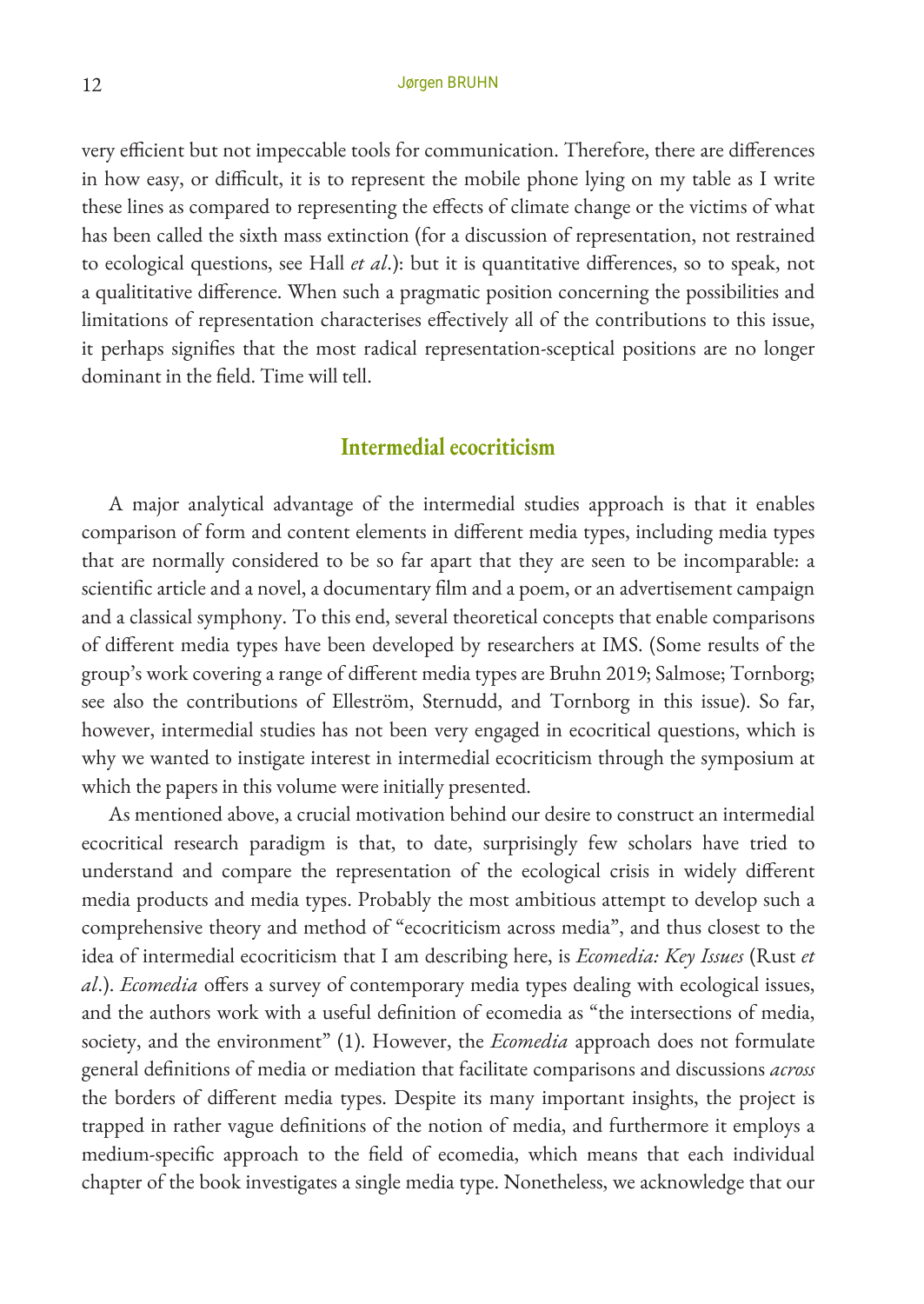intermedial ecocriticism is inspired by the *Ecomedia* project's attempt to combine media studies and ecological questions. (The interesting anthology edited by Barry and Welstead broadens the field of ecocritism, but without a systematic comparative basis.)

Intermedial ecocriticism, despite the perhaps somewhat restraining definitions and discussions provided in this introductory article, is intended to be an open research paradigm; it's three main components – the corpus (ecomedia) and the two theoretical frameworks that we employ in tandem (ecocriticism and intermediality) – allow for varied and distinct approaches and combinations. Equally, the idea of ecomedia itself, specified as either individual media products or more clustered media types, is a corpus very much up for discussion. And the fields of media studies and intermedial studies, as well as that of ecocriticism, are in themselves debated and non-finalised theoretical positions, allowing substantial leeway for those who want to enter, perhaps contribute to, or even change the fields.

Intermedial ecocriticism, then, is meant to launch a research agenda that:

- a. facilitates a broad, theoretically and methodologically solid approach to the very wide field of representations of the environmental crisis in many different media types;
- b. enables comparisons across different media types, with both form and content issues including but not limited to narrativity, scientific truth claims, toxicity, and the ephemeral nature of the threat (to mention merely some of the issues discussed in this issue of *Ekphrasis*);
- c. thereby makes it possible to reach a better understanding of the mediation of the ecological crisis in society, and, in the final instance, to better understand how to represent the crisis in communication in different media, and thus work against misunderstandings or plain, cynical disinformation.

The ideas inherent in intermedial ecocriticism, as well as all the articles included in this issue, also suggest – with all the risks and insecurities inherent in such postulates – that this branch of research may help us understand the kind of impact that can be expected from different media types, and so help predict what social action – individually or collectively – can result from each. Through this, intermedial ecocriticism – and work in some sense related to the position, such as the splendid articles in this issue of *Ekphrasis* – may offer significant contributions to our abilities not only to adapt to but also to act upon the threatening ecological crisis.

## **The content of this issue**

While many of the contributions to this issue engage with representations of global warming, Alexa Weik von Mossner focuses on another disastrous effect of the Anthropocene condition, namely what is often referred to as the sixth mass extinction. She continues her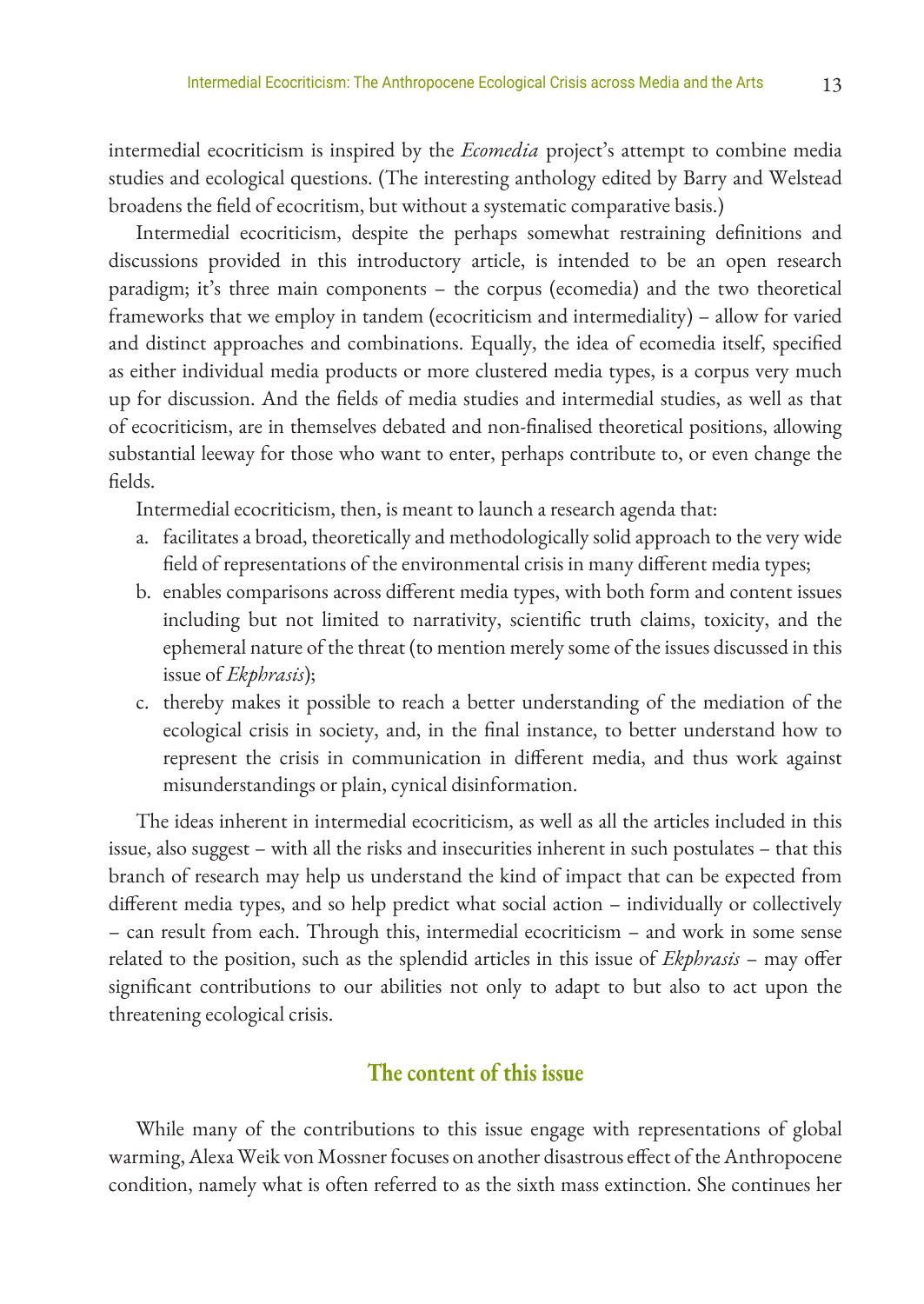cognitive studies of the functions of fiction in film and literature by offering a thorough reading of Louis Psihoyos's 2015 film *Racing Extinction*, in which she convincingly demonstrates the intermedial cinematic strategies while also thoughtfully questions some of the ideological ideas underlying or possibly even undermining the film.

Lars Elleström's work is and has been a crucial inspiration for the present project, and therefore it was a great pleasure to accommodate his work here. Applying semiotic intermedial concepts and tools in a systematic way to two influential examples of ecomedia – an article defining the Anthropocene and the blockbuster film *The Day after Tomorrow* – Elleström demonstrates the practical usefulness of intermedial concepts by focusing specifically on the topical themes of narrativity and truthfulness.

The predominantly Western perspective is productively complemented by Daniela Kato's discussion of an experimental manga book, Mizuki Shigeru's *Hōjōki*, which deals with Japanese issues of both general ecological destruction and more specifically anxieties that followed the 2011 nuclear disaster in Japan. Arguing against the tendency of ecocriticism to focus too strongly on content, her analysis of the manga offers both intermedial and ecocritical perspectives but also contextualises and historicises the media product.

Taking as his starting point some of the basic ideas of intermedial ecocriticism, while also criticising them, Nicolai Skiveren discusses what he calls the "atmosphere of radiation" in the praised HBO mini-series *Chernobyl* and in Svetlana Alexievich's *Voices of Chernobyl*. Addressing and comparing the two media products along the dimensions of "spectrality", "trans-corporeality" and "de-humanisation", Skiveren points to crucial differences as well as several important similarities between the two media products and suggests a finetuned analytical apparatus for dealing with the difficult representation of toxicity.

One of the key psychological consequences related to the ecological crisis, known in Swedish as *klimatångest*, best translated into the English climate anxiety, is investigated in Hans T Sternudd's contribution. Combining methodological insights of discourse theory and intermedial studies, and relating it to core questions of the field of Climate Change Communication, Sternudd analyses and compares four Swedish YouTube videos dealing with this subject. His analyses succeed in focusing on the possibilities as well as the problems in these videos made by young producers: the tendency to try and solve the largest possible problems by way of individualized, small solutions.

Emma Tornborg faces the crucial question of how to understand the transport of scientific material into an aesthetic form. In this particular case she is dealing with poetry, one of the aesthetic forms that are conventionally considered to be quite distanced from the hard sciences. Her text offers a thoughtful consideration of the affordances of poetry, and its ability to accommodate supposedly non-poetic material, and she exemplifies her general reflections primarily through a reading of a complex poetry book by Åsa Maria Kraft.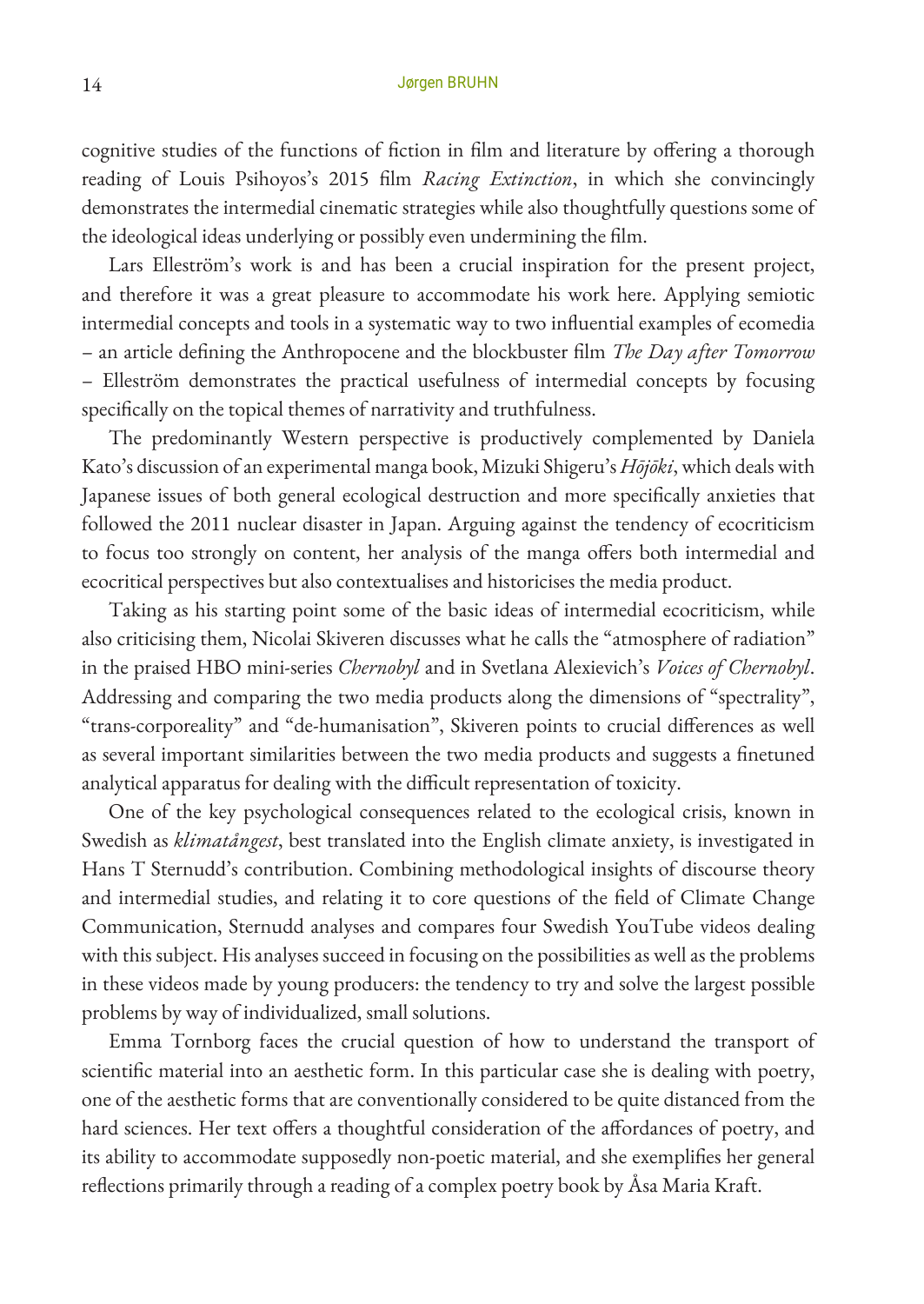Like Tornborg, Adela Muntean engages with the question of science and the arts, but from the perspective of the technological possibilities of spheric representations of Planet Earth. Muntean offers a broad presentation of the complex interrelatedness of artistic sensibility, scientific exploration, and technological developments, and the essay traces one of the histories of how humans have rendered humankind and the universe via high tech media transformation.

Whereas several of the contributions discuss narrative and/or verbally transmitted material, Sophie Kromholz discusses what for lack of a better term must be called visual art. Kromholz argues for the productivity of an aesthetics of the "ephemeral", analysing visual art with ecological content that incorporates the ephemeral nature into not only form but also thematics. She thus points to the often discussed idea that the ecological crisis, which is itself ephemeral to a certain extent, needs aesthetic mediation to be sensible, in both senses of the term: perceptible by the senses, and offering sensible input to cognition.

Christine Ramsay bases her essay in philosophical considerations concerning human and animal-related ecological grief. She supports the theoretical reflections with her own artistic work that beautifully and thoughtfully renders the North American robin in painting: investing her thoughts with actual, artistic work, she asks – like Simon Estok – what might make us act to resolve (aspects of) the ecological crisis.

Simon Estok continues his explorations of his ecophobia hypothesis, engaging with one of the fundamental questions posed in environmental humanities: Why does the public not act upon the dramatic information offered to it in news media and the arts? Estok applies a limited number of categories to approach an answer to the questions, thereby offering a highly critical understanding of many of the ecomedia products that are meant to make us act but do not succeed in doing so.

Similarly, in a critical and thought-provoking article informed by but also distancing itself from Marxist thinking, Doru Pop discusses or rather criticises several of the basic ideas of both ecocriticism and environmental humanities, and takes a specific, hard look at the ideas underlying so-called eco-cinema. Pop asks the question of whether cinema, which here probably stands in for all aesthetic media types, is the right tool to raise awareness of the ecological crisis. His answer is no.

Working from an intermedial, comparative point of departure, Liviu Lutas pursues the broad ecocritical theme of humankind versus nature in a novel, a short story, a live action feature film, and an animation film. Working with econarratological tools on both the microlevels of literary enunciation and the more thematic comparisons between the media products, Lutas demonstrates that what perhaps feels like a contemporary Anthropocene dichotomy between humankind and nature clearly has its forerunners, and that further historical and stylistic investigations are necessary.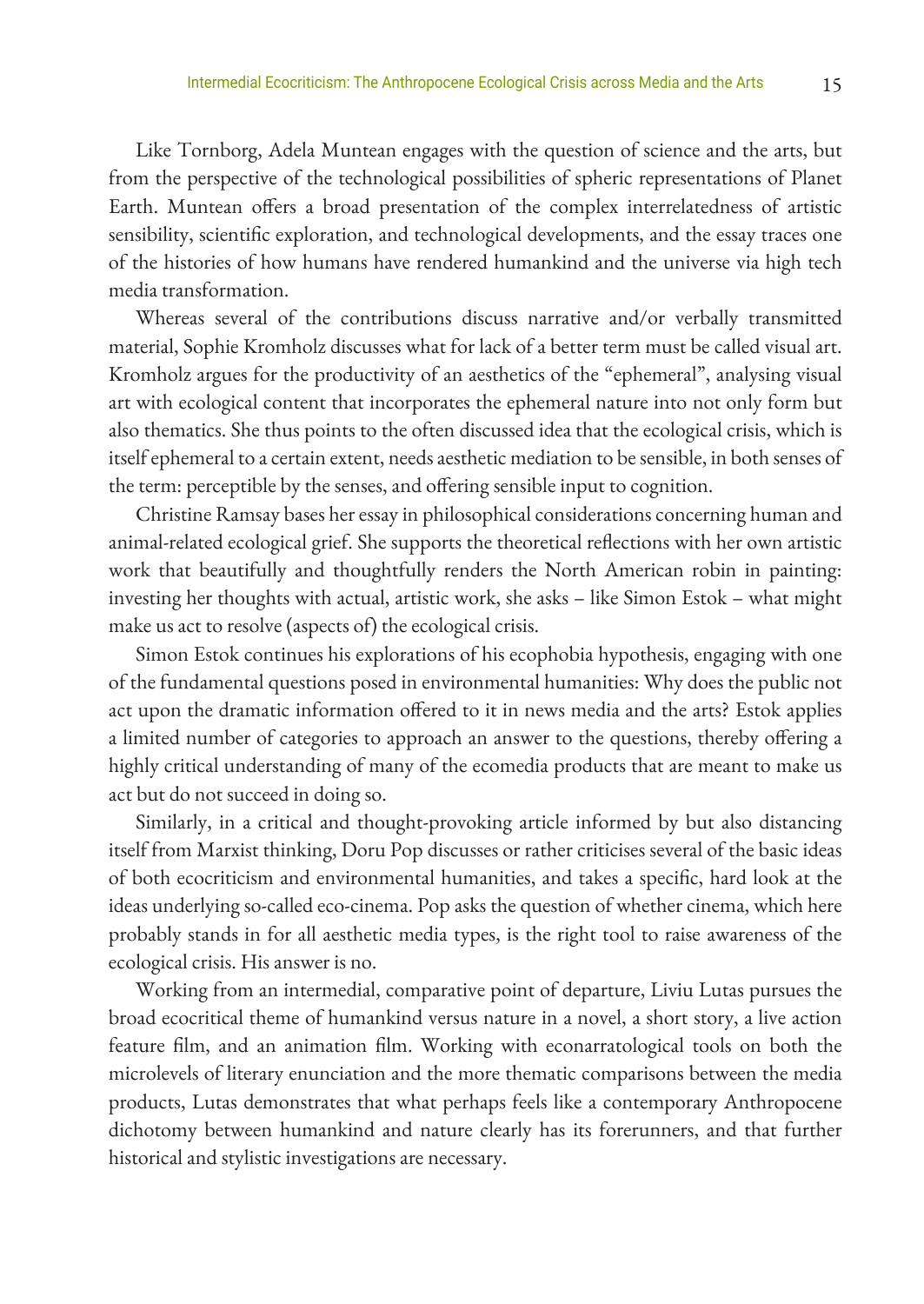**Acknowledgement.** The symposium in which these papers were originally presented was a collaboration between and generously funded by the Linnæus University Centre for Intermedial and Multimodal Studies and Babeș-Bolyia University, Cluj-Napoca; we, the organisers – Doru Pop, Liviu Lutas, and Jørgen Bruhn, are deeply grateful for the efficient administrative and financial support from both academic institutions.

## **Works Cited**

- Allen, Aaron S., and Kevin Dawe. *Current Directions in Ecomusicology: Music, Culture, Nature.* Routledge, 2016.
- Barry, Peter, and William Welstead. *Extending Ecocriticism: Crisis, Collaboration and Challenges in the Environmental Humanities.* Manchester University Press, 2017.
- Bruhn, Jørgen. "Heteromediality." *Media Borders, Multimodality and Intermediality*, edited by Lars Elleström, Springer, 2010, pp. 225–236.
- \_\_\_\_\_. "We're Doomed Now What?: Transmediating Temporality into Narrative Forms." Routledge, 2020, pp. 217–234, doi: 10.4324/9780429282775-11.
- Buell, Lawrence. *The Future of Environmental Criticism: Environmental Crisis and Literary Imagination.* Blackwell, 2005.
- Chadwick, Amy, E. "Climate Change Communication." *Oxford Research Encyclopedia of Communication*, Oxford University Press, 2017, doi: 10.1093/acrefore/9780190228613.013.22.
- Chang, Alenda, Y. *Playing Nature: Ecology in Video Games* [Electronic resource]*.* University of Minnesota Press, 2019.
- Cho, Hyunyi *et al*. *The Sage Handbook of Risk Communication.* SAGE Publications, 2015.
- Clark, Timothy. *Ecocriticism on the Edge: The Anthropocene as a Threshold Concept.* Bloomsbury, 2015.
- Comfort, Suzannah Evans, and Young Eun Park. "On the Field of Environmental Communication: A Systematic Review of the Peer-Reviewed Literature." *Environmental Communication*, vol. 12, no. 7, 2018, pp. 862–875, doi: 10.1080/17524032.2018.1514315.
- Davis, Heather, and Etienne Turpin. *Art in the Anthropocene: Encounters among Aesthetics, Politics, Environments and Epistemologies.* Open Humanities Press, 2015.

Demos, T. J. *Against the Anthropocene: Visual Culture and Environment Today.* Sternberg Press, 2017.

Eliassen, Knut Ove, *et al*. "'Det finnes mening i naturen' – medienes naturhistorie". *Agora : Journal for metafysisk spekulasjon*, 2017, (2-3), pp. 290–311.

Garrard, Greg. *Ecocriticism.* Routledge, 2012.

- Hall, Stuart *et al*. *Representation.* SAGE, 2013.
- Hart, Heidi. *Music and the Environment in Dystopian Narrative: Sounding the Disaster.* Palgrave Macmillan, 2018.
- Hoffmeyer, Jesper. *En Snegl På Vejen: Betydningens Naturhistorie.* Rosinante, 1993.
- Hutcheon, Linda. *A Theory of Adaptation.* Routledge, 2006.
- Kaplan, E. Ann. *Climate Trauma: Foreseeing the Future in Dystopian Film and Fiction*. Rutgers U.P., 2015.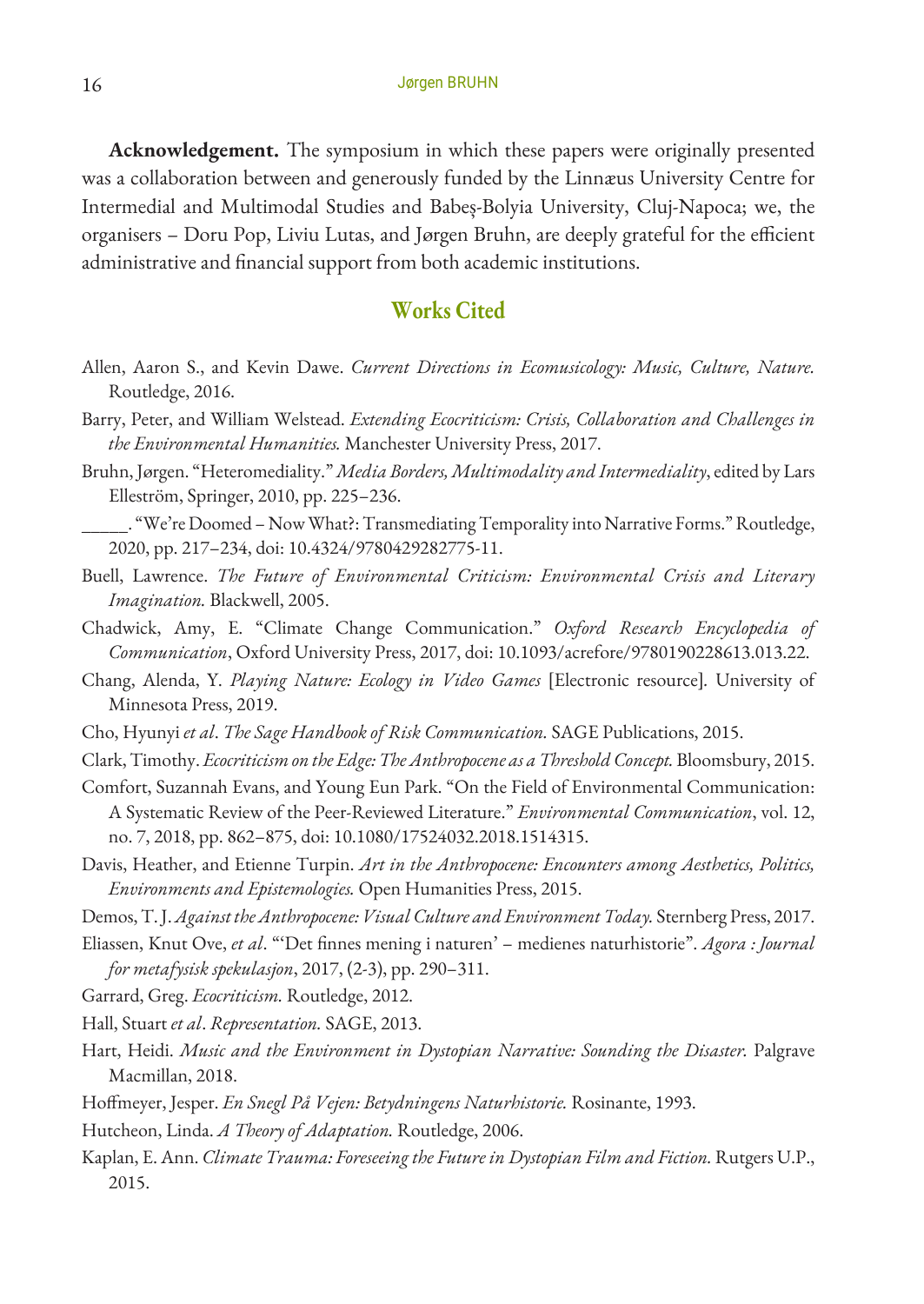Peter, Kastberg. *Knowledge Communication. Contours of a Research agenda*. Frank & Timme, 2019.

- Kress, Gunther R. *Multimodality: A Social Semiotic Approach to Contemporary Communication.* Routledge, 2010.
- Lewis, Simon, and Mark Maslin. *The Human Planet: How We Created the Anthropocene.* Pelican, 2018.
- Lubecker, Nikolaj, and Daniele Rugo. *James Benning's Environments: Politics, Ecology, Duration.* Edinburgh University Press, 2017.
- Malhi, Yadvinder. "The Concept of the Anthropocene." *Annual Review of Environment and Resources*, vol. 42, no. 1, 2017, pp. 77–104, doi: 10.1146/annurev-environ-102016-060854.
- Malm, Andreas. *The Progress of This Storm: Nature and Society in a Warming World.* Verso, 2018.
- Mirzoeff, Nicholas. "Visualizing the Anthropocene." *Public Culture*, vol. 26, no. 2, 2014, pp. 213–232, doi: 10.1215/08992363-2392039.
- Mitchell, W. J. T. *Picture Theory: Essays on Verbal and Visual Representation.* University of Chicago Press, 1994.
- Moore, Jason W. *Capitalism in the Web of Life: Ecology and the Accumulation of Capital.* Verso, 2015.
- Morton, Timothy. *Hyperobjects, Philosophy and Ecology after the End of the World.* University of Minnesota Press, 2013.
- Moser, Susanne C. "Communicating Climate Change: History, Challenges, Process and Future Directions." *WIREs Climate Change*, vol. 1, no. 1, 2010, pp. 31–53, doi: 10.1002/wcc.11.
	- \_\_\_\_\_. "Reflections on Climate Change Communication Research and Practice in the Second Decade of the 21st Century: What More Is There to Say?" *WIREs Climate Change*, vol. 7, no. 3, 2016, pp. 345–369, doi: 10.1002/wcc.403.
- Narine, Anil. *Eco-Trauma Cinema.* Routledge, 2015.
- Nixon, Rob. *Slow Violence and the Environmentalism of the Poor.* Harvard University Press, 2011.
- Peters, John Durham. *The Marvelous Clouds: Toward a Philosophy of Elemental Media.* University of Chicago Press, 2015.
- Rockström, Johan *et al*. "A Safe Operating Space for Humanity." *Nature*, vol. 461, no. 7263, 2009, pp. 472–475, doi: 10.1038/461472a.
- Rust, Stephen *et al*. *Ecomedia: Key Issues.* Routledge, 2016.
- Salmose, Niklas. "Three Transmediations of the Anthropocene: An Intermedial Ecocritical Reading of Facts, Sci-Fi, Popsci and Eco-Horror." *Transmediations: Communication Across Media Borders*, edited by Niklas Salmose, and Lars Elleström, Routledge, 2019, pp. 254–274, doi: 10.4324/9780429282775-13.
- Salmose, Niklas, and Lars Elleström. *Transmediations: Communication across Media Borders.* Routledge, 2020.
- Schneider-Mayerson, Matthew. "The Influence of Climate Fiction: An Empirical Survey of Readers." *Environmental Humanities*, vol. 10, no. 2, 2018, pp. 473–500, doi: 10.1215/22011919-7156848.
- Schneider-Mayerson, Matthew *et al*. "Empirical Ecocriticism: Environmental Texts and Empirical Methods." *Interdisciplinary studies in literature and environment*, vol. 27, no. 2, 2020, pp. 327–336, doi: 10.1093/isle/isaa022.